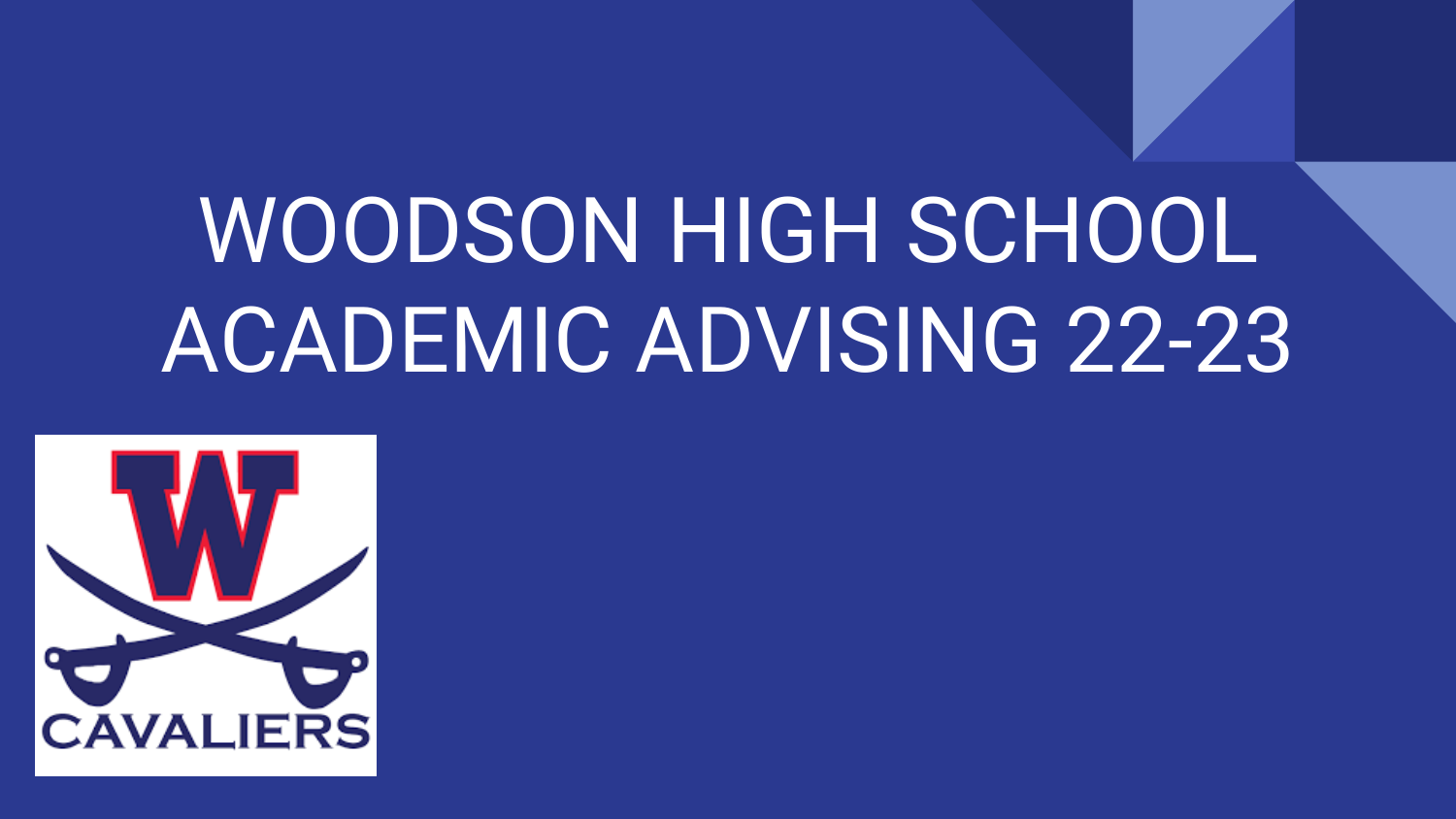### Other Course Options to Consider

- · FCPS offers online campus courses. These courses are offered during the evening once a week and are taught by an FCPS teacher
	- in This is a good option for those who may have a conflict in their schedule or want to take a dual enrollment class offered through online campus
	- Physical education is also offered through online compus in the school year and over the signment
	- Econ in offered as a self paced course in the summer. If you are interested in this option talk to your counselor at registration \*graduation regulrement\*
	- . Dual Enrollment courses are offered through FCPS that allow students to earn college credit while taking their classes at FCPS
		- These classes are offered through online campus, certain academy classes and our Entrepreneurship class taught here at Woodson.

### MORE RIFORMATION ON PADLET.





вети Хограст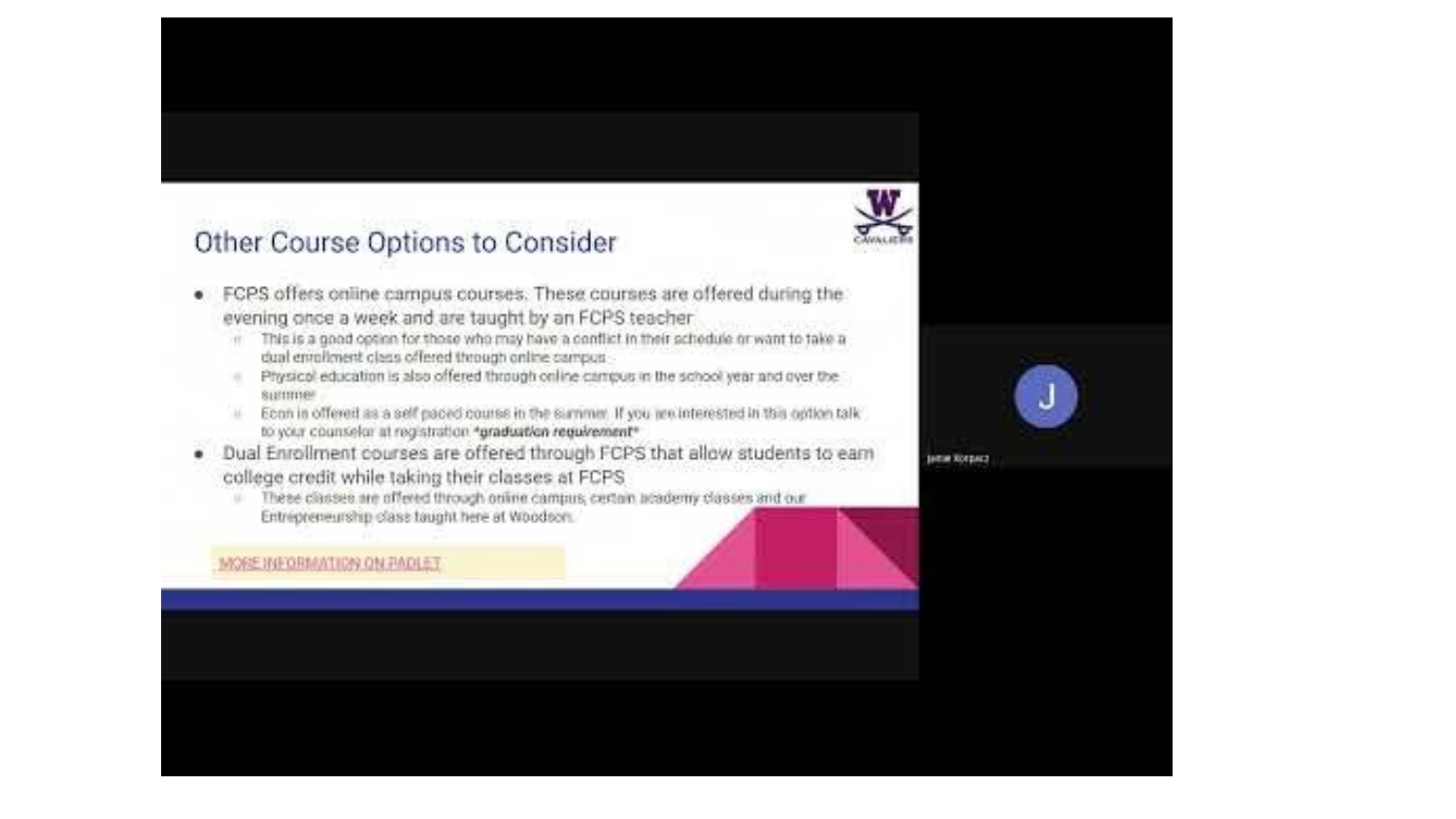

# What is Academic Advising?

- Academic Advising is a time in the spring where you will meet with your counselor one on one to discuss your current courses, courses you want to take next year and your after high school plans.
- You will also meet with your teachers for feedback for your classes for next year based on your current performance.
- You will meet with your counselor through either PE (9-10) or History (11). There will be students outside of these groups that will be called down individually during 3rd periods. Ex- APUSH, online campus students

**Rising Seniors- Feb 8-15**

**Rising Juniors- Feb 17-25**

**Rising Sophomores- March 1-10**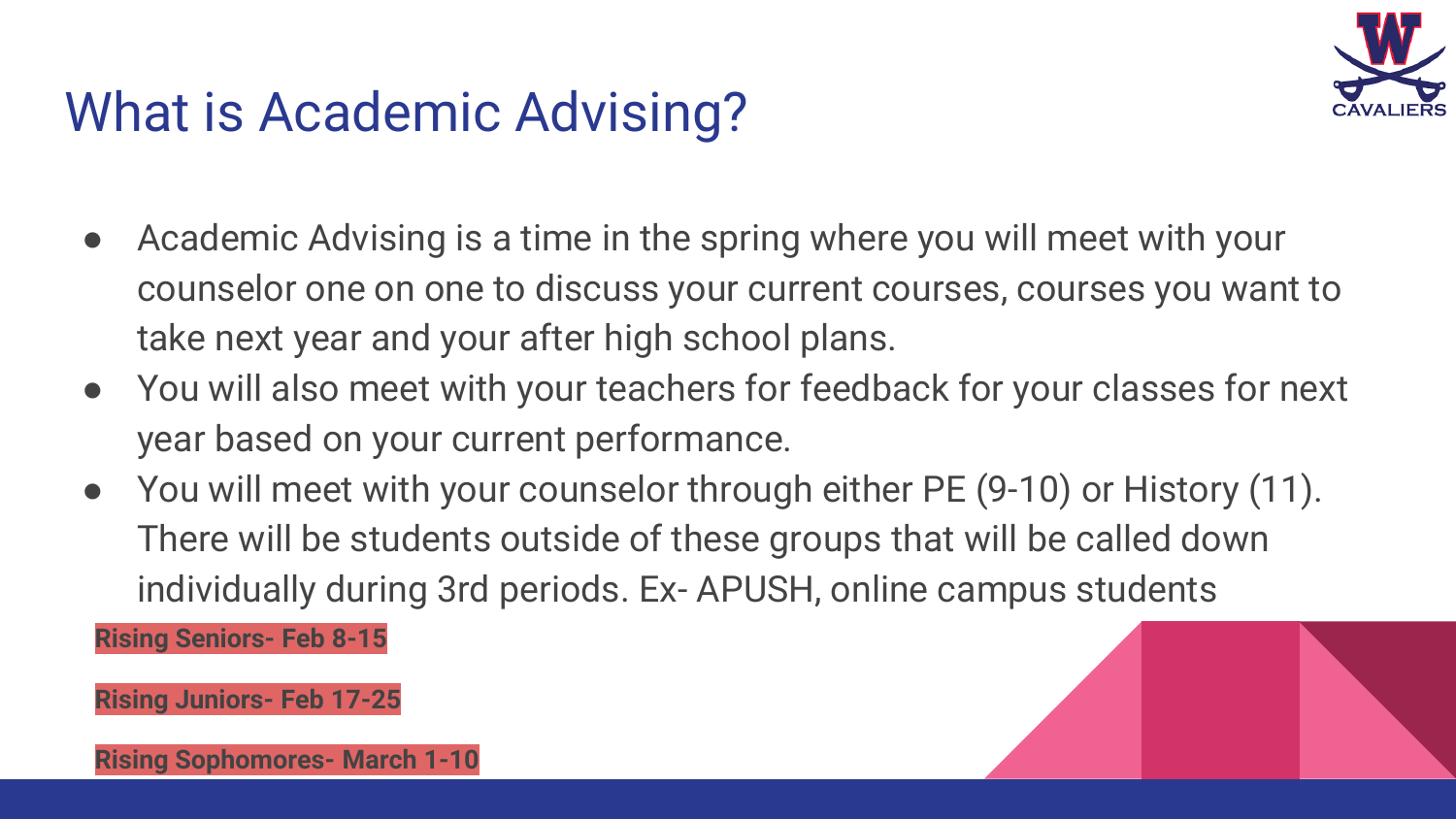## Importance of Balance and Self-Care

- Before choosing your classes be mindful of:
	- How many HN and/or AP classes you want to take
		- How much of a time commitment is each class?
		- Do I have enough time to get my work done along with my other responsibilities?
			- Job, sports, theater, band,chorus, orchestra, family responsibilities
	- A good idea is to talk to your teachers about what you are thinking and get their feedback along with your counselor
- Though your academics are extremely important, your self-care and mental health are also extremely important and you need to take care of yourself before you can be successful in the classroom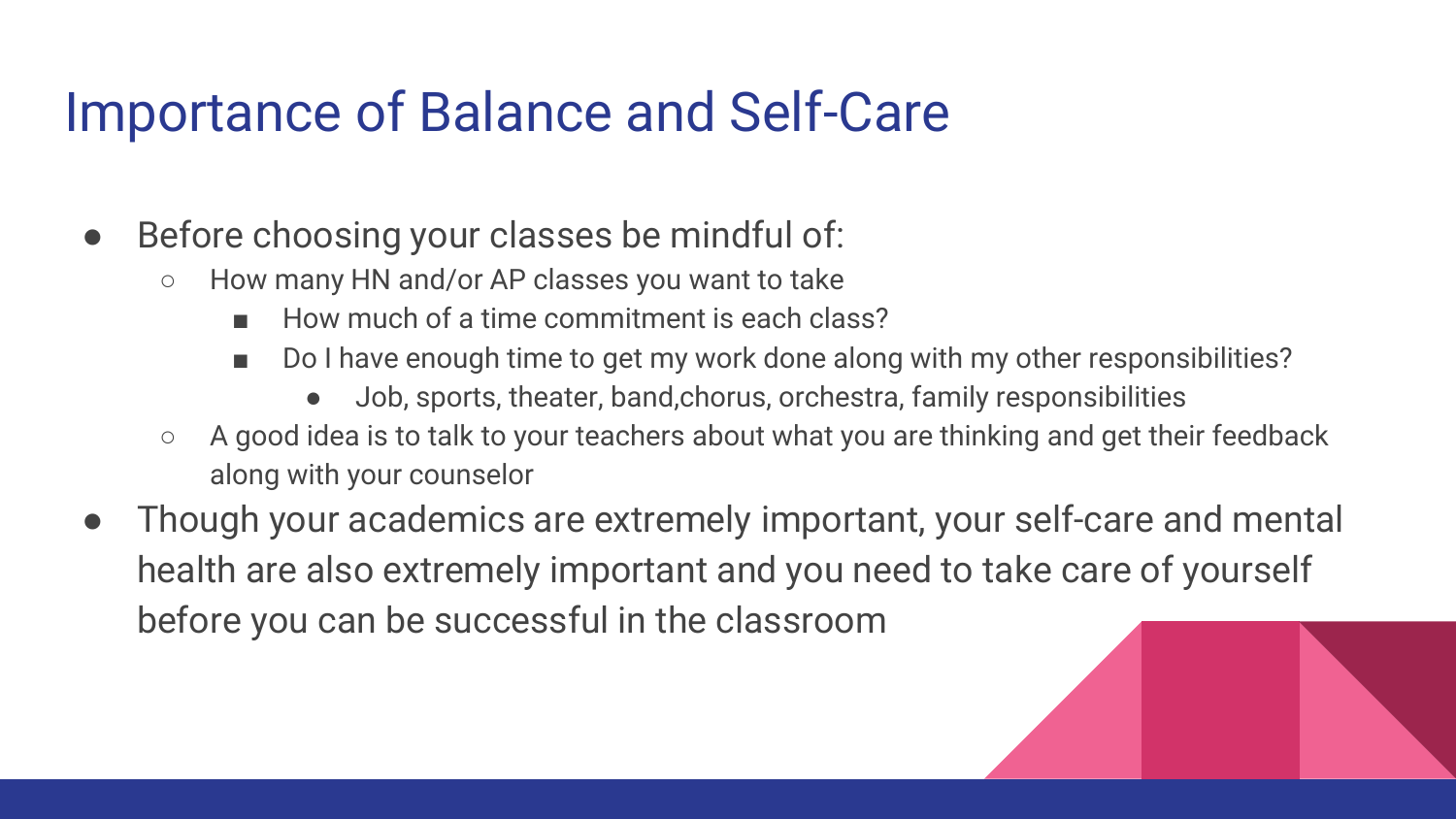# How do I know what classes are best for me?

- Talking to your teachers and counselor about what your post high school plans are can be very helpful in picking your classes
- If you already have a college in mind, it is important to look at their required and recommended classes for admission (some require languages, some majors require certain math classes)
- Use Naviance Interest Profiler & Super Match to help with your search
- Remember the teacher feedback is given to you to help you. Your teachers want to set you up for success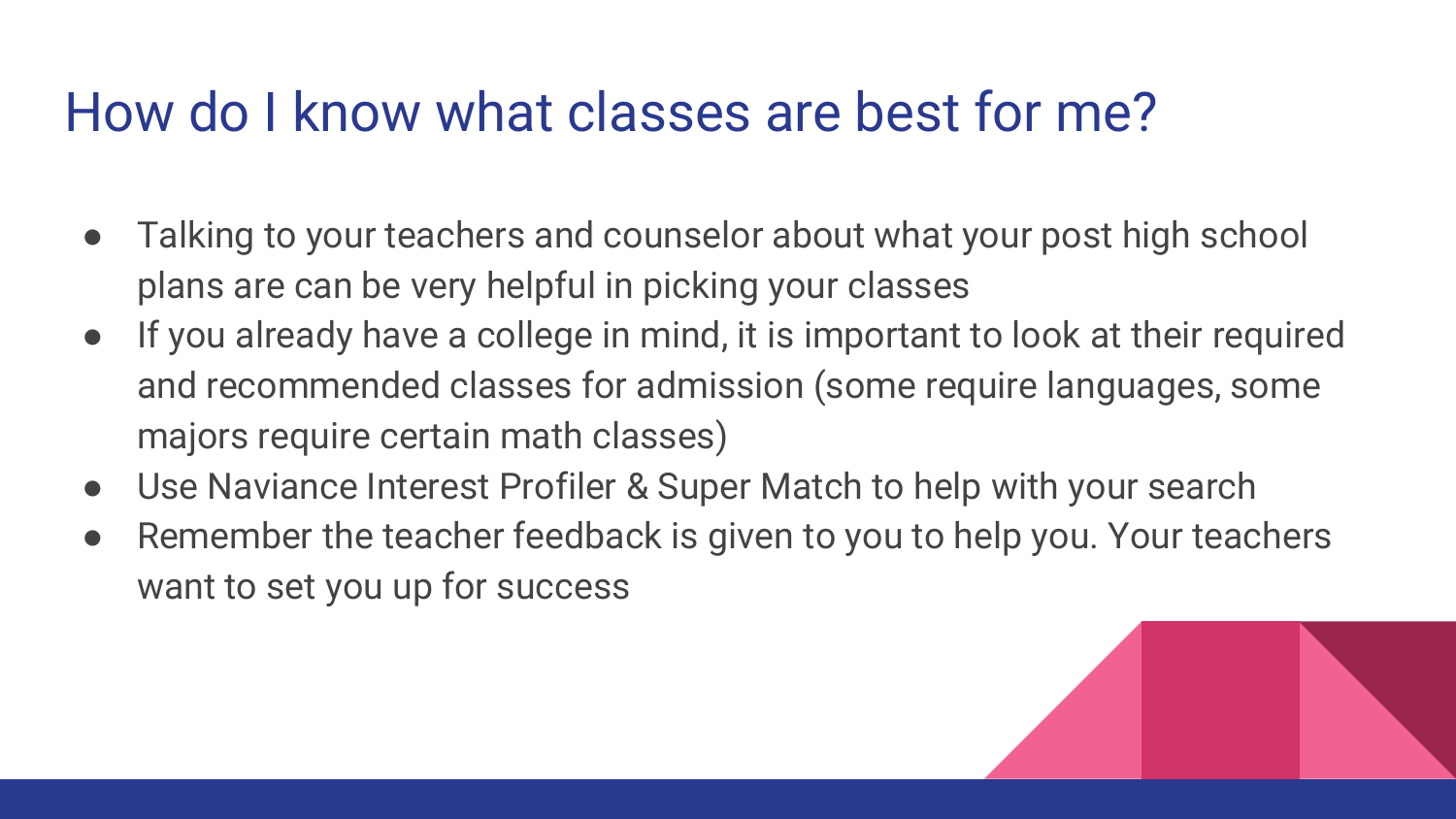

 $\mathbb{Z}$ 

# Graduation Requirements

### **Standard Diploma Course Requirements (8 VAC 20-131-51)**

| <b>Subject Area</b>                                               | <b>Standard</b><br><b>Credits</b> | <b>Verified</b><br><b>Credits</b> |
|-------------------------------------------------------------------|-----------------------------------|-----------------------------------|
| English                                                           | 4                                 | $\overline{2}$                    |
| Mathematics <sup>1</sup>                                          | 3                                 | 1                                 |
| Laboratory Science <sup>2, 5</sup>                                | 3                                 |                                   |
| History and Social Sciences 3, 5                                  | 3                                 |                                   |
| Health and Physical Education                                     | 2                                 |                                   |
| World Language, Fine Arts or Career and Technical Ed <sup>6</sup> | $\overline{2}$                    |                                   |
| Economics & Personal Finance                                      | 1                                 |                                   |
| Electives <sup>4</sup>                                            | $\overline{4}$                    |                                   |
| AP, HN, or IB Course or Career and Technical Education Credential |                                   |                                   |
| First Aid/CPR/AED Training 8                                      |                                   |                                   |
| Total Credits <sup>9,10</sup>                                     | 22                                | 5                                 |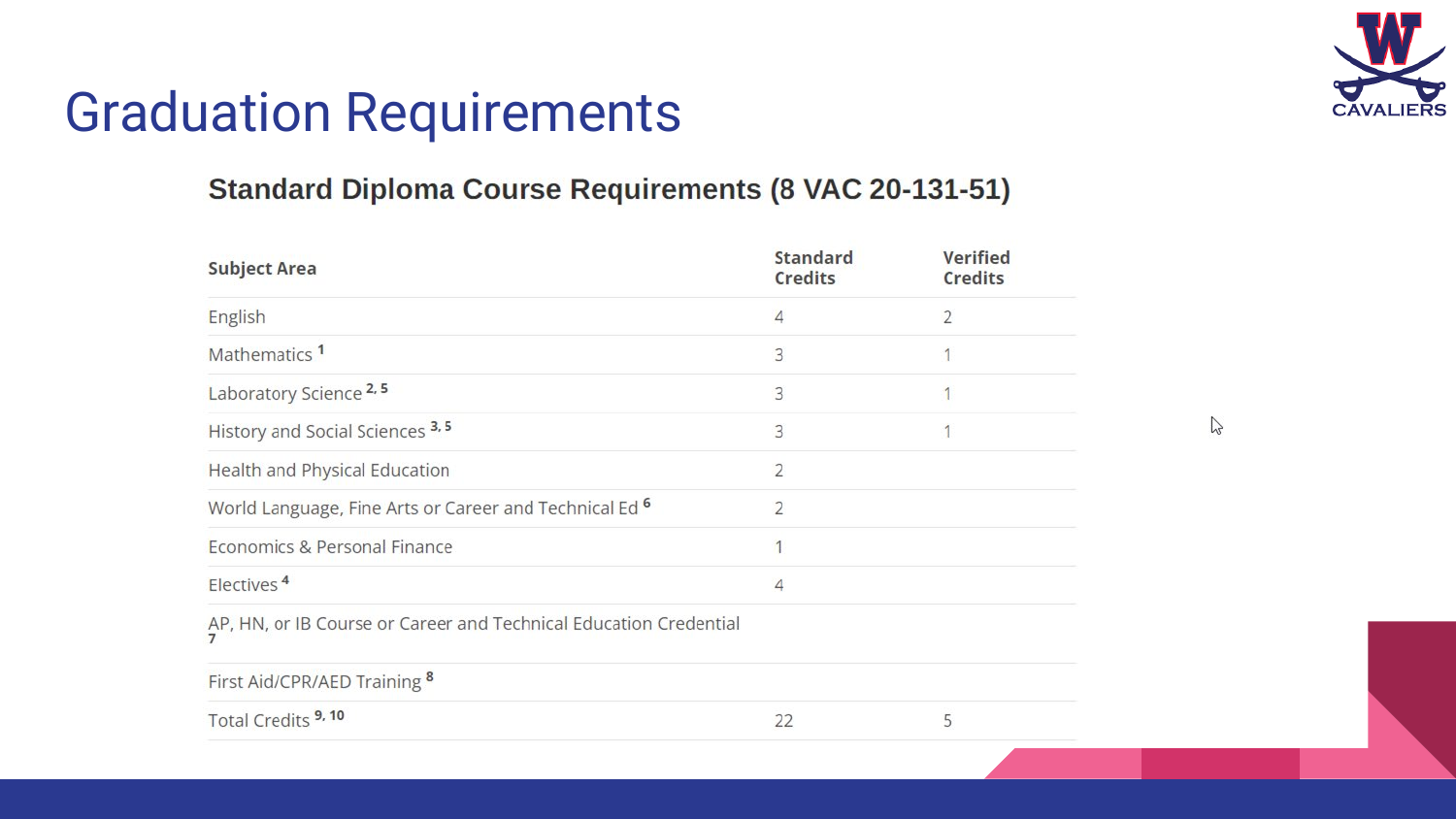

# Graduation Requirements

### \*NOTE: **Regardless of diploma type EVERY student needs a CTE credential.**

You can either get this by passing an HN or AP class or passing the WISE test in econ

### WORLD LANGUAGE:

- 3 years of a language
- 2 years then 2 years of another
- FCPS language credit exam, you can earn up to 3 credits.

### For more information:

[https://www.fcps.edu/graduation](https://www.fcps.edu/graduation-requirements-and-course-planning/first-time-ninth-2018-19)requirements-and-courseplanning/first-time-ninth-2018-19

**Advanced Studies Diploma Course Requirements (8 VAC 20-** $131-50$ 

| <b>Verified</b><br><b>Credits</b> |  |
|-----------------------------------|--|
| $\overline{2}$                    |  |
| 1                                 |  |
| 1                                 |  |
|                                   |  |
|                                   |  |
| $\overline{2}$                    |  |
|                                   |  |
|                                   |  |
|                                   |  |
|                                   |  |
|                                   |  |
| 5                                 |  |
|                                   |  |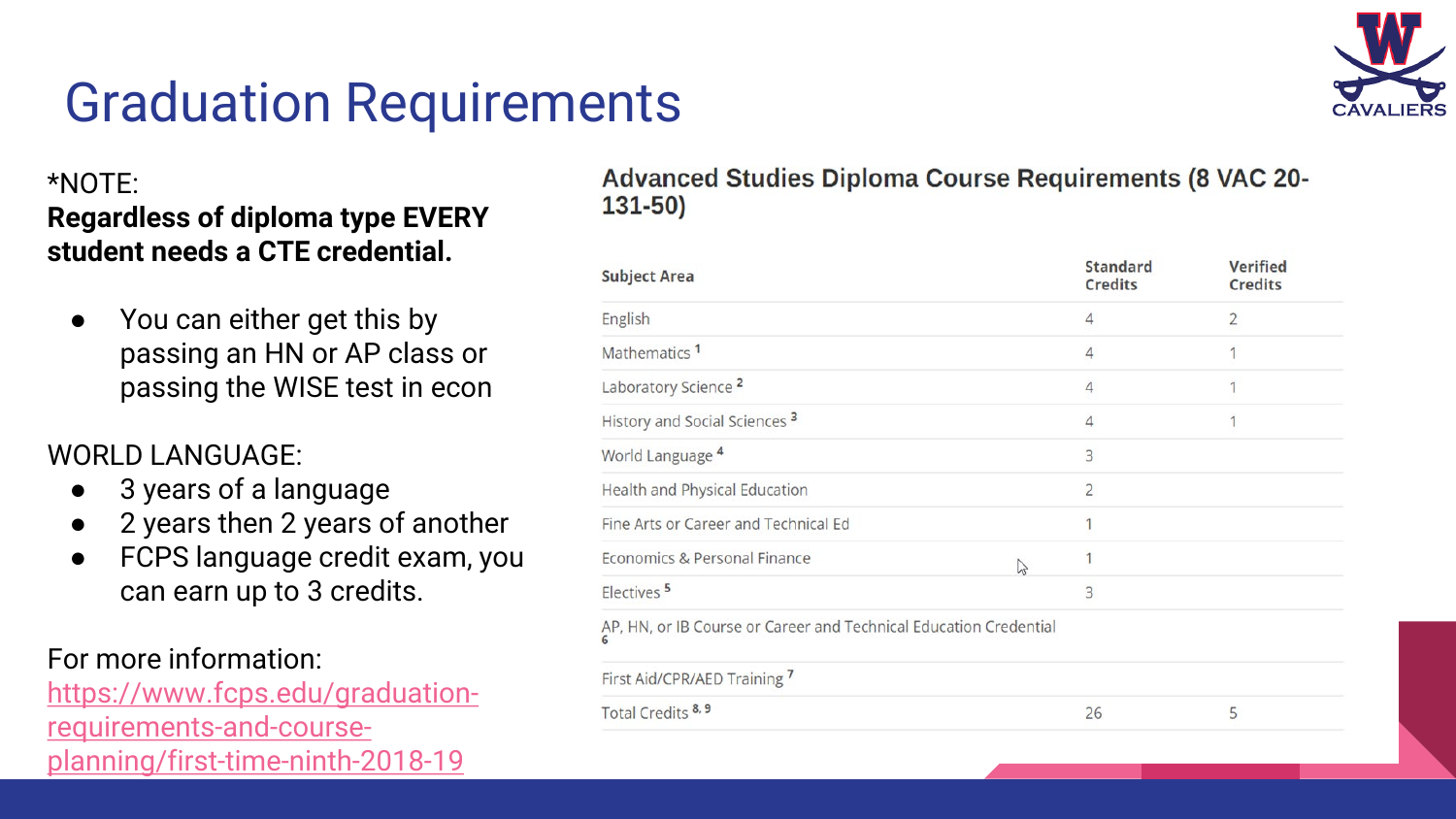

# How do I find the classes Woodson Offers?

- 1. Go to the Woodson home page
- 2. Use the 3 dash full menu drop down
- 3. Choose Student Services
- 4. Course Catalog



<https://insys.fcps.edu/CourseCatOnline/frontPanel/534/nocourselist/0/0/0/1>

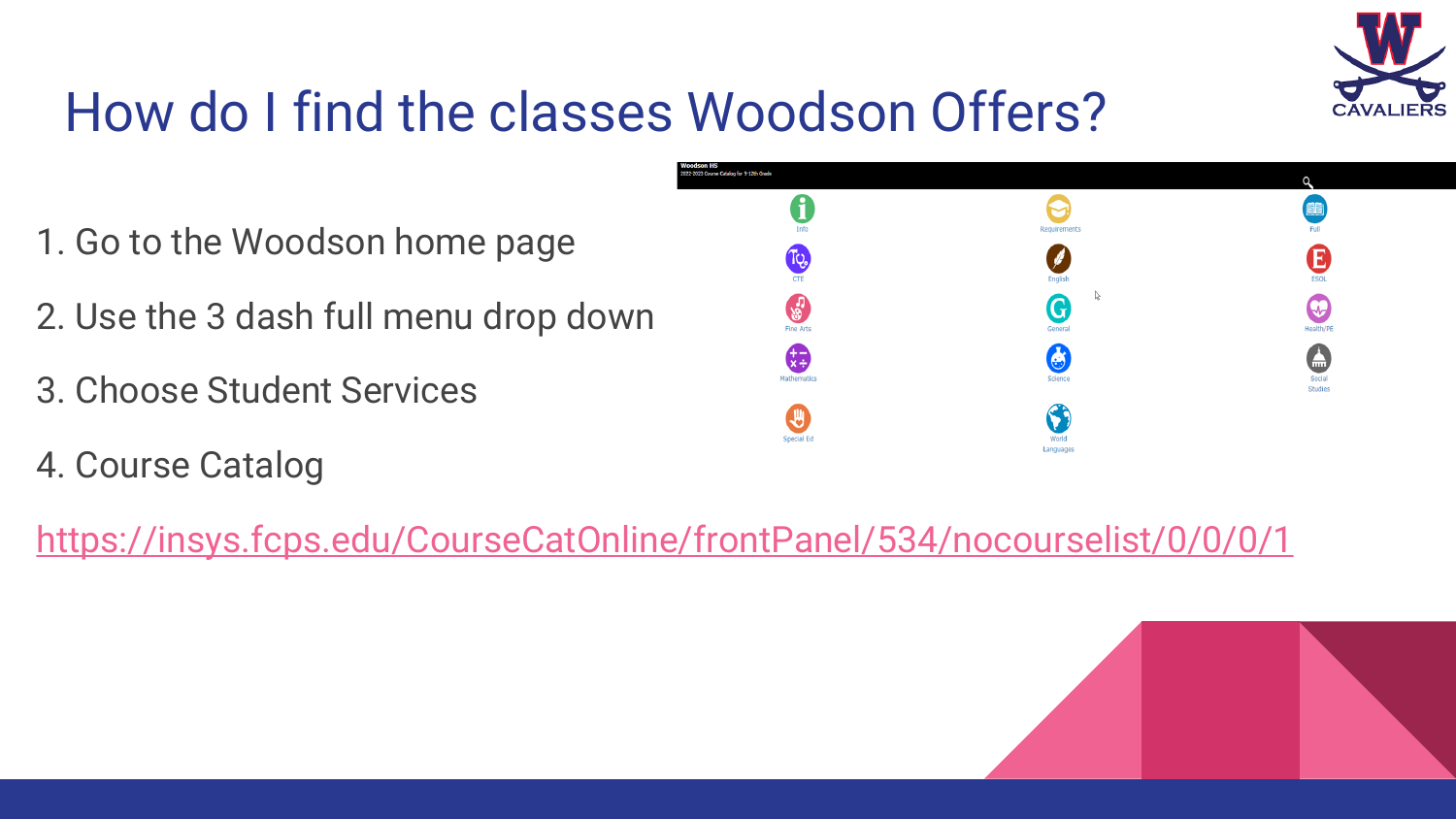

# Academy Information

Woodson Students can go to a variety of different academies for many different opportunities. If you are interested in an academy class please visit:

<https://www.fcps.edu/academics/high-school-academics-9-12/career-and-technical-education-cte/academies-and-specialized>

Students at Woodson often go to:

Chantilly, Fairfax, & Falls Church

### **Things to consider:**

- When taking an academy course, you may need to give up other elective courses to account for a travel period in your schedule.
- Registration for academy classes fill up quickly. If you are interested, please let your counselor know at registration

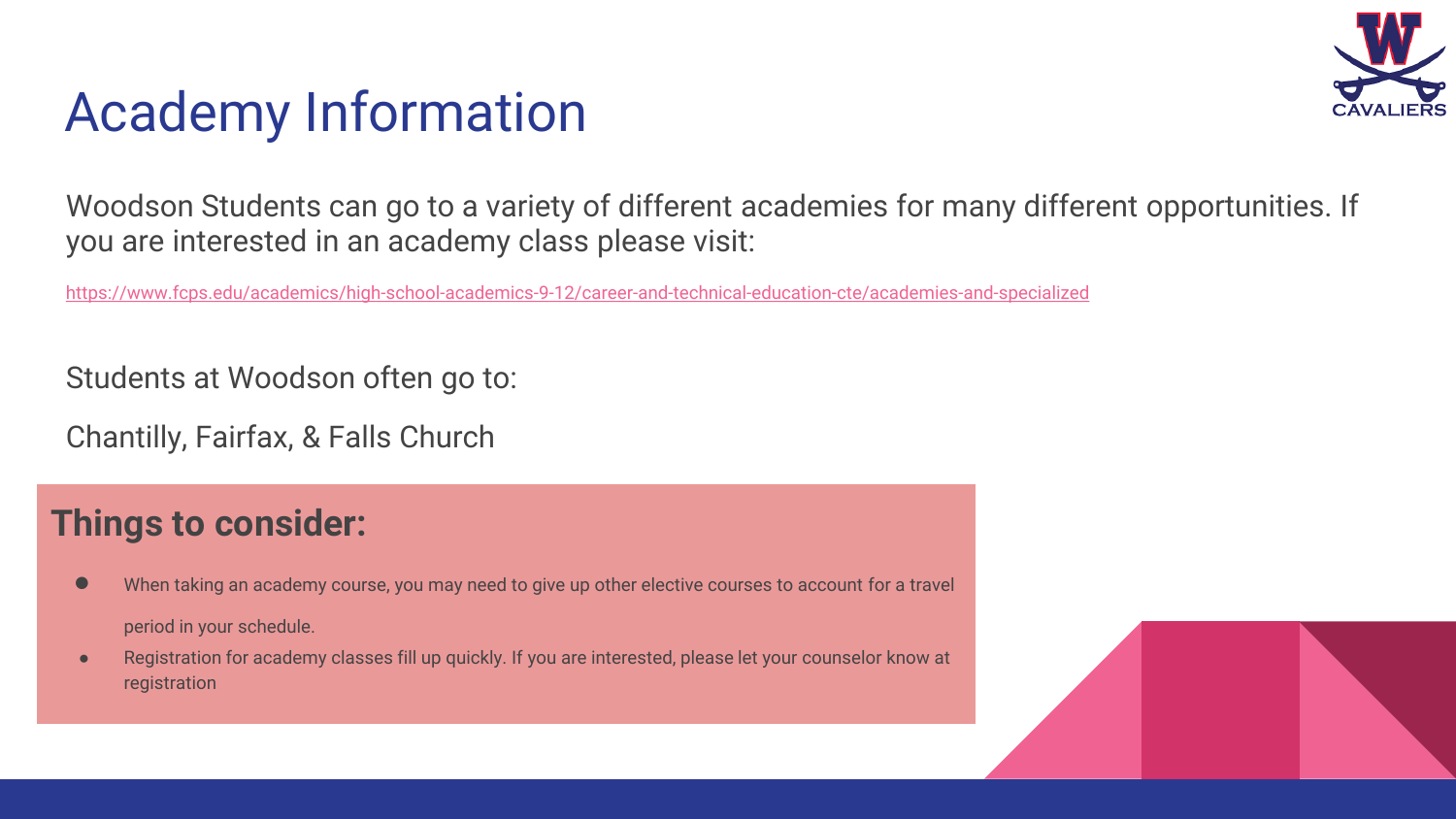

# Other Course Options to Consider

- FCPS offers online campus courses. These courses are offered during the evening once a week and are taught by an FCPS teacher
	- This is a good option for those who may have a conflict in their schedule or want to take a dual enrollment class offered through online campus
	- Physical education is also offered through online campus in the school year and over the summer
	- Econ is offered as a self paced course in the summer. If you are interested in this option talk to your counselor at registration *\*graduation requirement\**
- Dual Enrollment courses are offered through FCPS that allow students to earn college credit while taking their classes at FCPS
	- These classes are offered through online campus, certain academy classes and our Entrepreneurship class taught here at Woodson.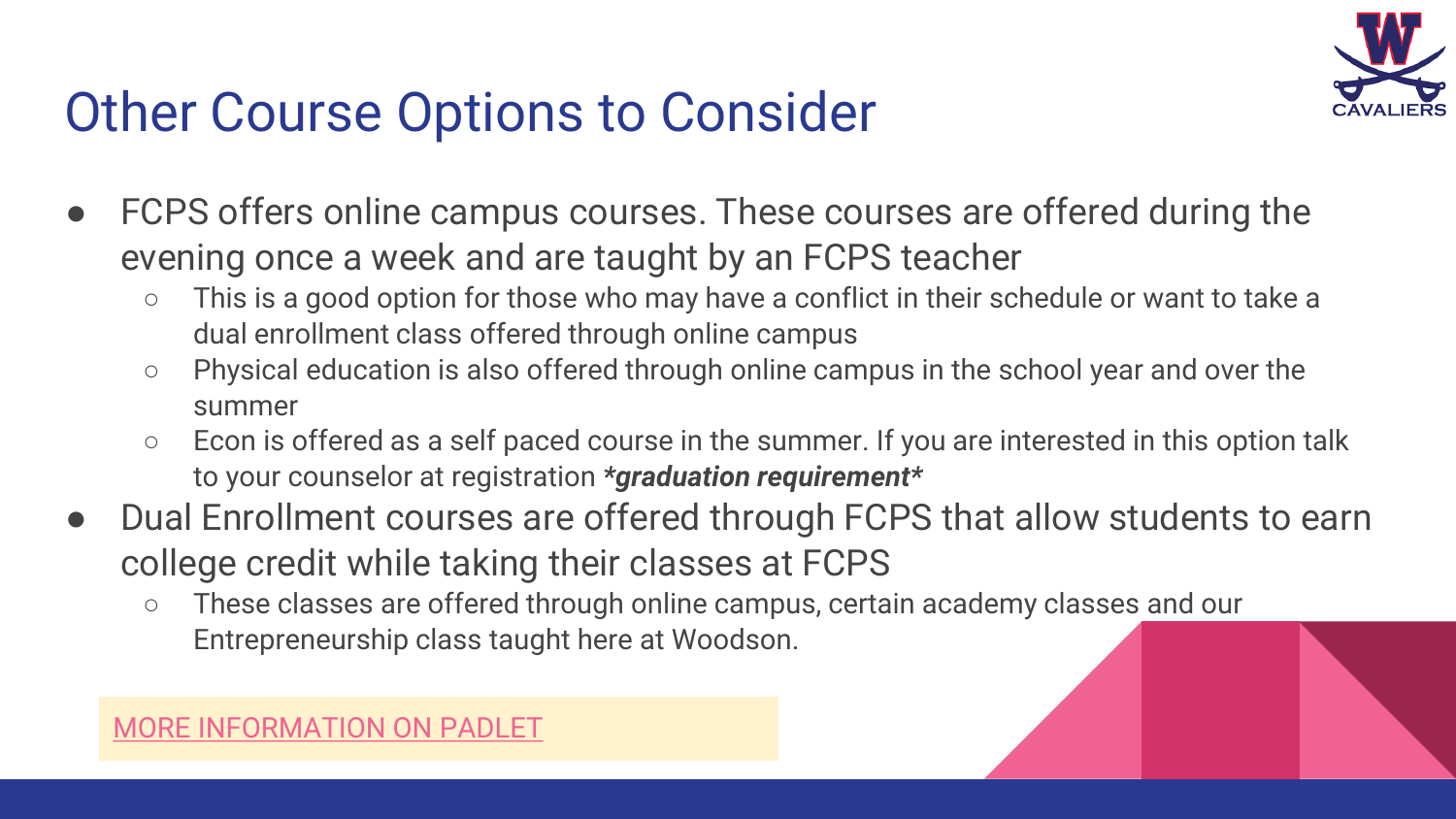

# Updates for 22-23 school year

- The computer science department has changed some course names for the 22-23 school year:
	- Programming CS Foundations
	- $\circ$  Computer science  $\Rightarrow$  CS Programming \*must have taken Algebra 1\*
	- AP Computer Science A, Adv. Comp Sci AB, and Computer Systems will stay the same
- Music Department updates
	- Basso Chorus ⇒ Chorus
	- Adv. Mixed Chorus → Adv. Chorus
	- Intermediate Treble Chorus → Soprano/Alto Chorus
	- Adv Basso Chorus ⇒ Tenor/Bass Chorus
	- Adv Treble Chorus → Adv Soprano/Alto Chorus

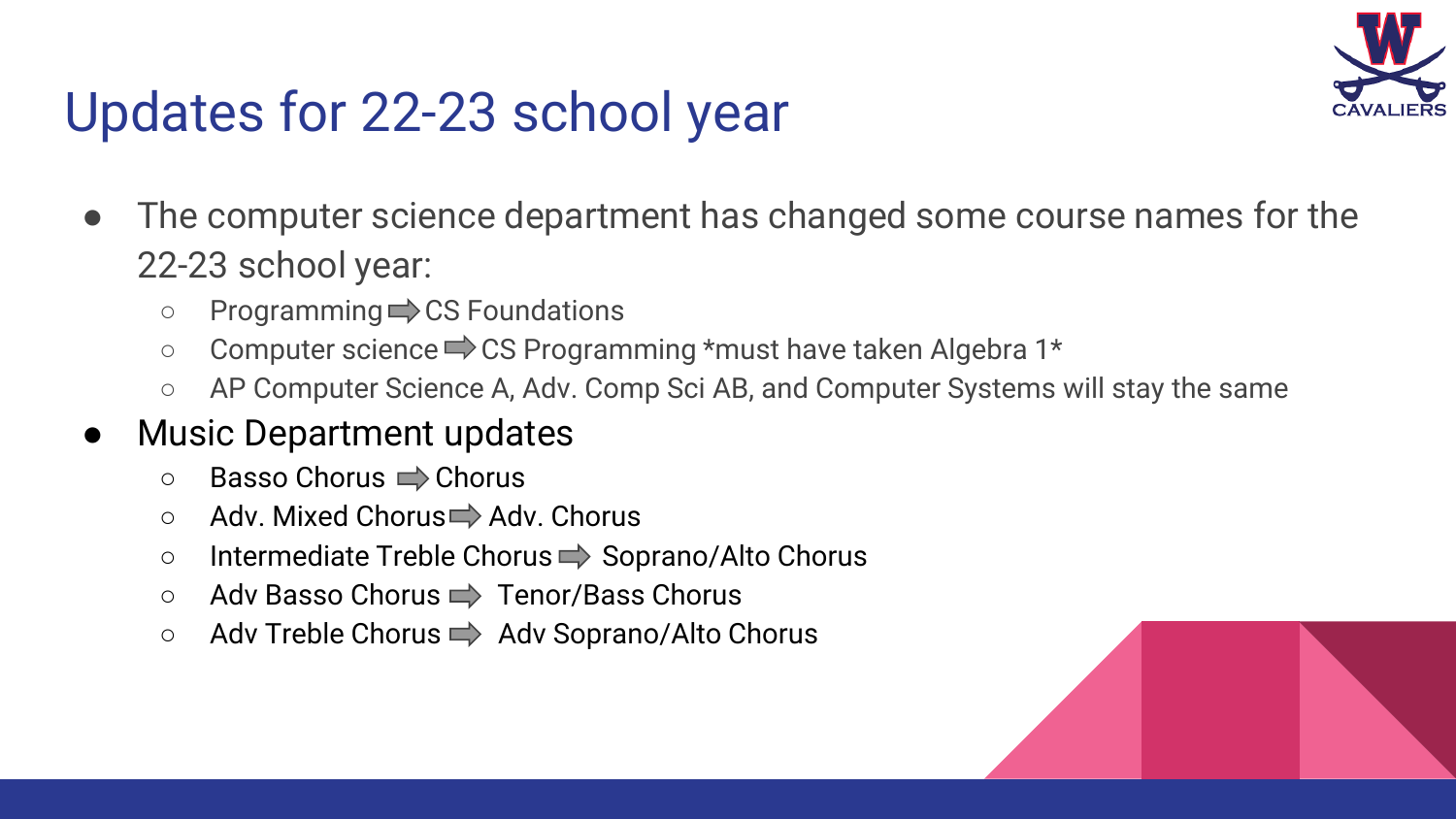

# Teacher Feedback Meetings

- Teachers will hold mini-conferences with students in class on Feb 3rd and 4th
- Students will be given course selection sheets in 2nd period on Feb 3rd. During those meetings teachers will sign off on course selections on the sheet. The course sheets will be collected in 7th period on Feb 4th
- If a student wishes to take a different level course then what was discussed at the teacher feedback meeting (ex. teacher suggests HN English and the student wants AP) when the student meets with their counselor they'll be asked to take a letter home to be signed by a parent approving the change

**Your class will not be changed until that letter is signed and returned to your counselor**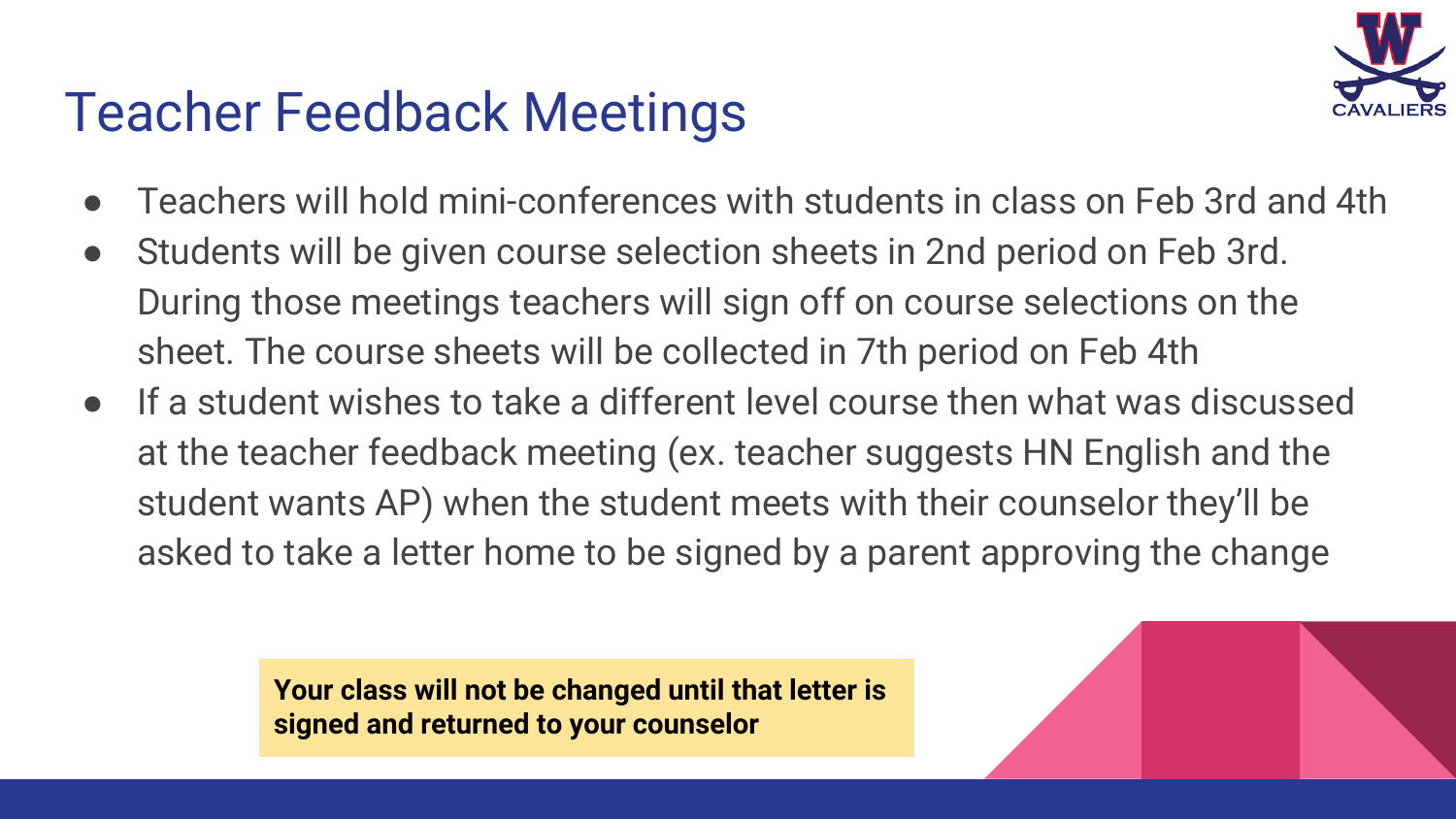

# How do I input my classes into SIS?

- Go to your StudentVue account and click course requests from the left menu
- **When looking up classes be sure to type in the course code using the Woodson course selection sheet (do not type in the name of the class)**
- Make sure they match when you click select (ex - there is different code for English 11 and English 11 HN)
- When picking alternate electives, make sure you click alternate. Everyone must have **two** alternate electives selected!

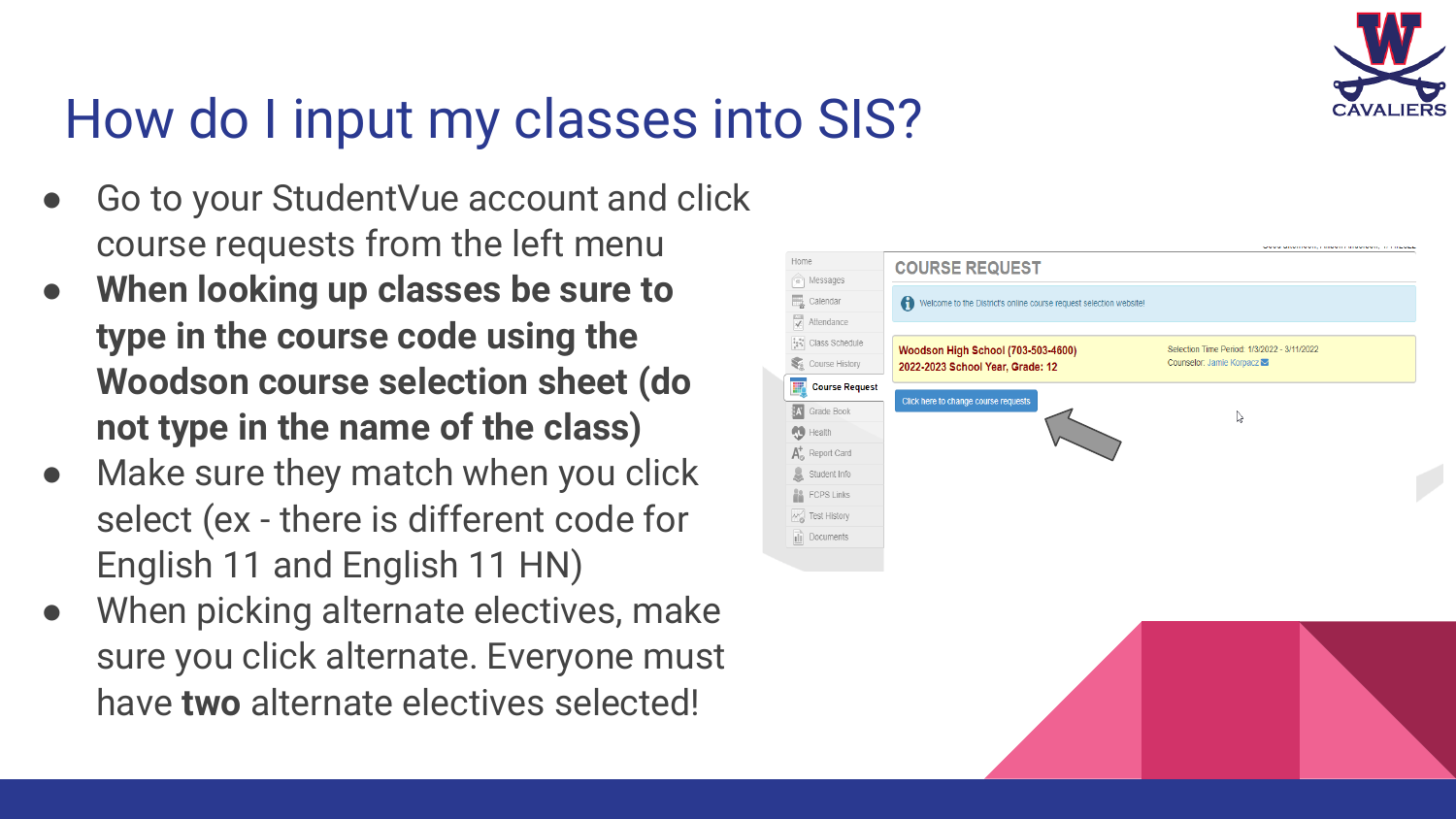

# Class Sequences

- Please be mindful of the PREREQUISITE and COREQUISITE classes that may be listed under a course
	- Pre means you MUST take the previous course before you can enroll in the next level
	- CO means you can take the two classes at the same time
- You may see that is it "recommended" that you have taken a certain level class (such as a math course) to be successful in the class
	- That is from observation of the teachers that teach the course. They see that students that have taken certain previous level classes have the highest success rate for their class.

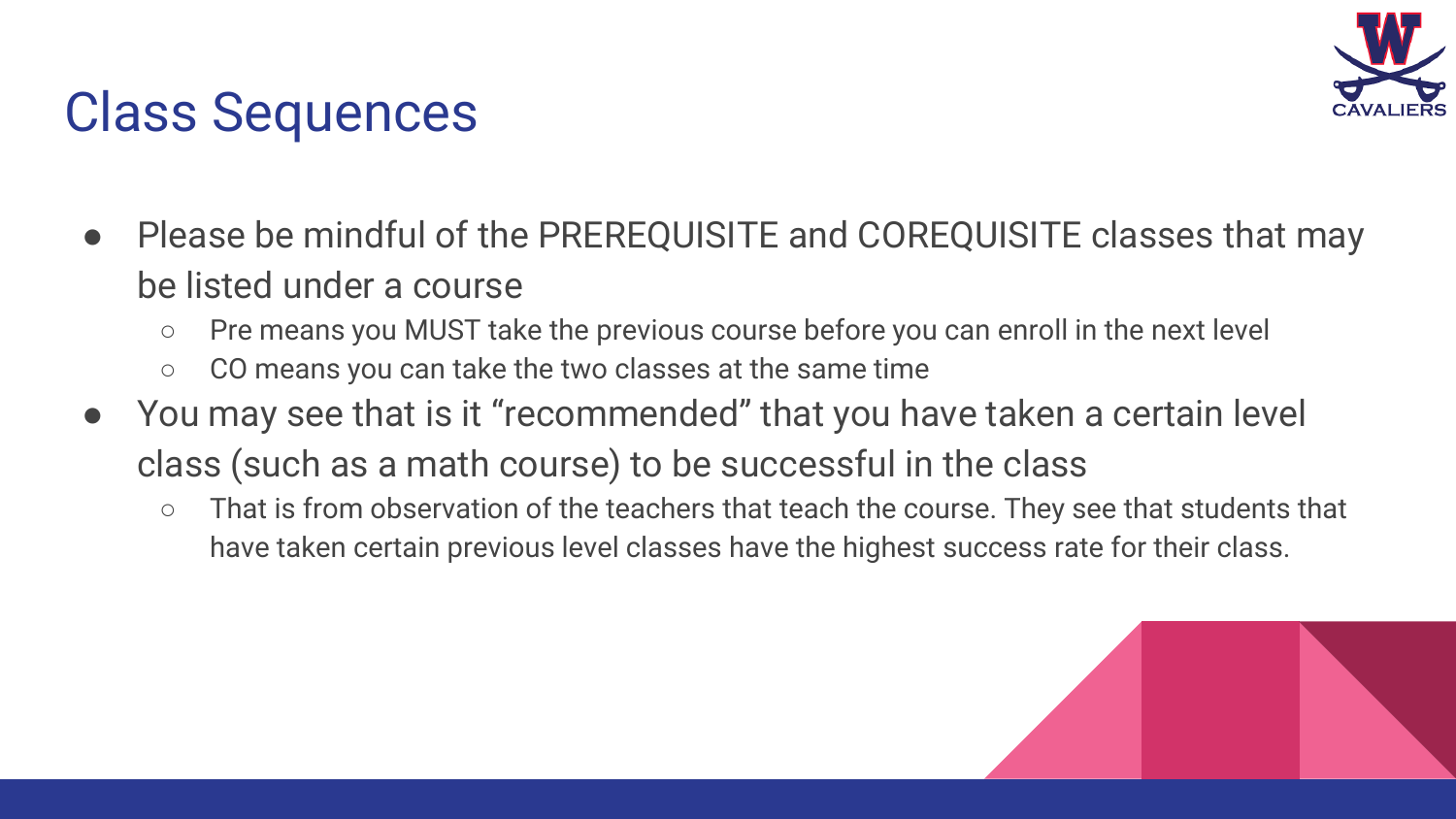

# Class Sequences EXAMPLES

- To take HN Chemistry you MUST have taken Geometry and currently be in or already passed Algebra 2.
- You cannot go from Spanish 3 to 5. You MUST take Spanish 4 or AP Spanish first.
- Students in standard Precalculus CANNOT jump to Calc BC. They MUST take AB Calc first.
- Photojournalism, Leadership, Math Center (Peer Tutoring), and Writing Center (Adv. Comp) all require teacher approval and an application to complete to be accepted into the course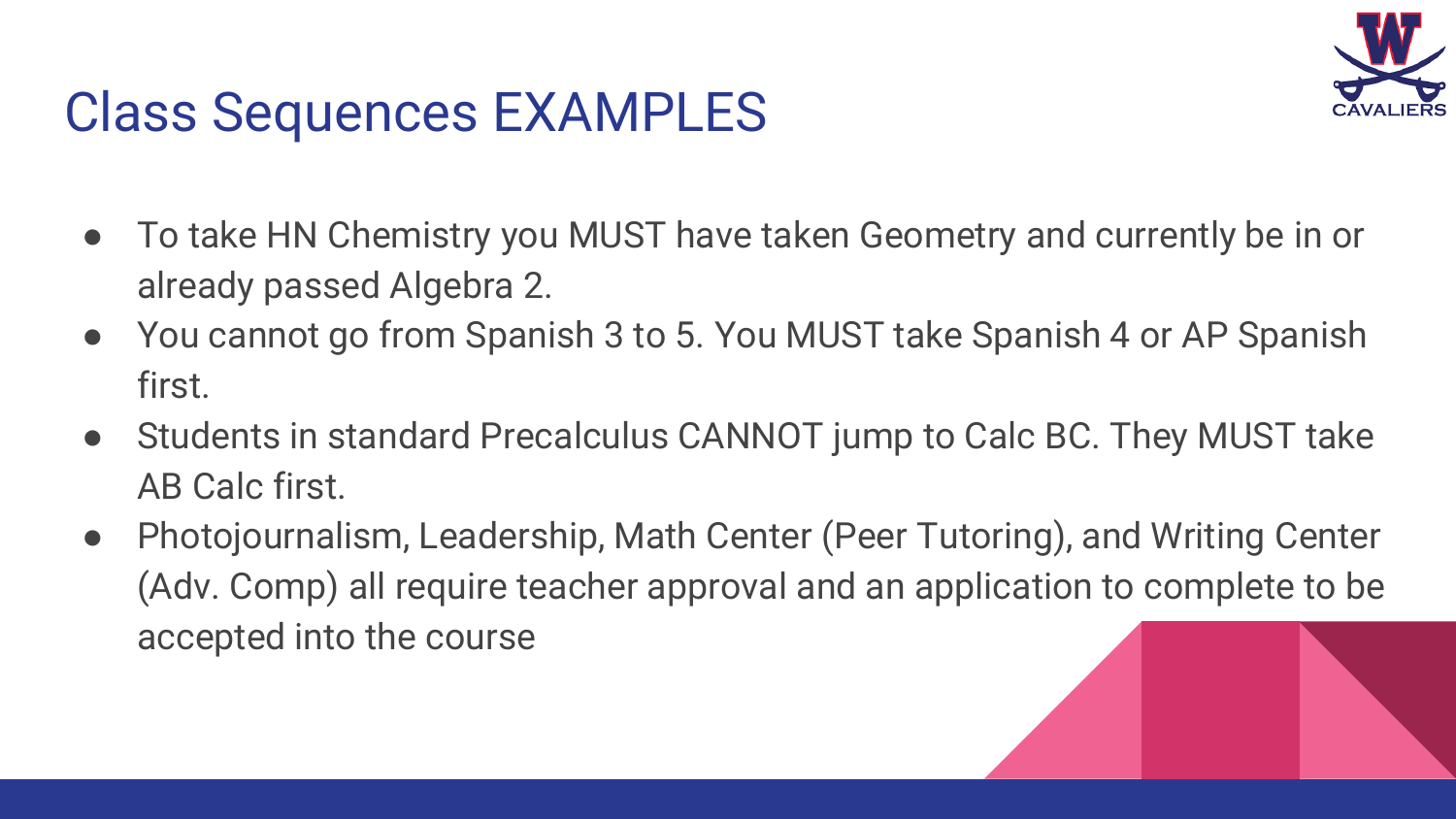

# Academic Advising Padlet

Please utilize the academic advising padlet that will give you further information that was discussed in this presentation.

There will also be course introduction videos along with further information on dual enrollment, online campus, academies, and access to the course catalog.

[https://padlet.com/menguyen2/academic\\_advising](https://padlet.com/menguyen2/academic_advising)